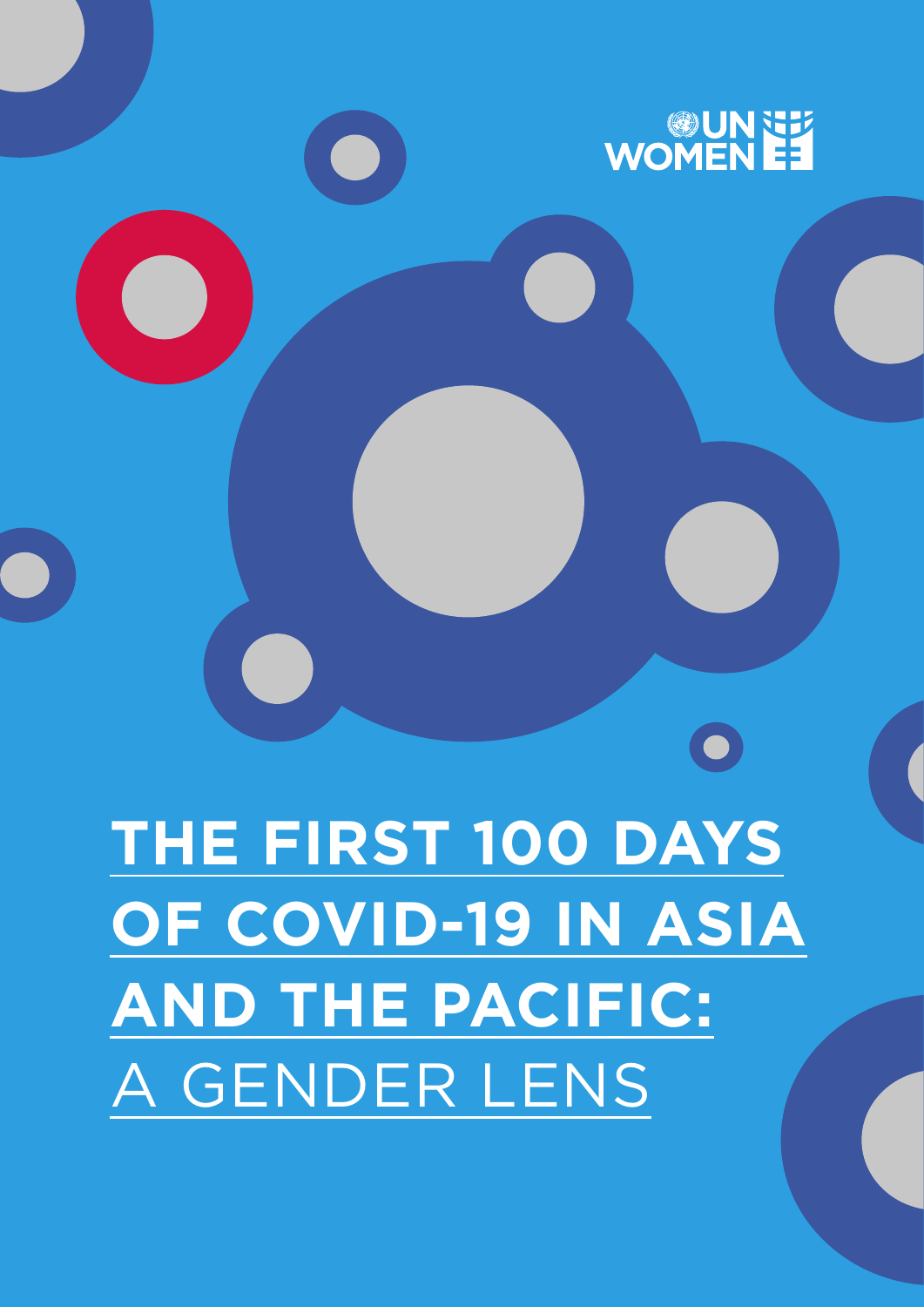# EXECUTIVE SUMMARY: WHAT DO WE KNOW 100 DAYS IN?

The outbreak of the new coronavirus (COVID-19) was first reported in Wuhan, China on December 31, 2019. Since then a global pandemic has been declared, with countries across the globe mobilizing to respond to the health crisis and manage the significant socio-economic impacts.

This document highlights what we know about the gender impacts of COVID-19 in the Asia-Pacific region thus far. One hundred days since the first case was reported, we closely follow and contribute to the health response initiated by governments in the region and supported by the international community. While not all impacts of this pandemic are clear at this time, and the situation is evolving rapidly, it is clear that the gender and social inequalities that underpinned societies before the pandemic are now exacerbated, making bad situations for women and girls worse. Response and recovery efforts must place the needs of women and girls at the centre, and be grounded in the socio-economic realities that they face.

This document provides a rapid and preliminary review of the gendered impacts of the COVID-19 pandemic 100 days after the first cases were reported to the World Health Organization (WHO). It aims to:

- present a snapshot of the gender dimensions of the socio-economic impacts of the pandemic in the Asia-Pacific region;
- capture promising practices for integrating gender in preparedness and response planning; and
- propose lessons learned and strategic entry points to mitigate the socio-economic impacts for women and girls.

In the first 100 days, we already see that gender inequalities and discriminatory social norms that existed in all counties before the pandemic are exacerbated in this crisis. These gender inequalities will have profound impact on the lives of women and girls in the region. Because of these inequalities COVID-19 will impact women and girls disproportionately to men and boys, and also affect women's resilience in mitigating the effects of the outbreak.

- Women health care workers are at the front line of the health response. Research indicates that there are notable differences between the conditions in which women health care workers operate compared with men, including long-existing inequities in the gender pay gap, women's access to leadership and decision-making roles, and barriers to full time employment.
- Beyond the health impacts, societies are now facing socio-economic concerns, while the human rights implications of the crisis are becoming increasingly clear. The effects of the pandemic are reaching into countries that thus far have fewer confirmed cases but rely on international supply chains. Tens of thousands of women migrant workers, often working in informal employment, have been forced to return to their home countries and are facing stigma and discrimination, in addition to the loss of income.
- More than 37 percent of women in South Asia, 40 percent of women in South-East Asia, and up to 68 percent of women in the Pacific have experienced violence at the hands of their intimate partners.<sup>1</sup> Emerging evidence from this pandemic paints a picture where this is increased. Lockdowns and quarantine measures placed by many countries mean that millions of women are confined with their abusers, with limited options for seeking help and support. Hotlines for victims of domestic violence in Malaysia have reported a 57-percent increase in calls while orders aimed at controlling movement are in effect.<sup>2</sup> In Singapore, AWARE's Women's Helpline has seen a 33-percent increase in February over calls received in the same month last year.<sup>3</sup>

<sup>1.</sup> Ending Violence is our business: Workplace responses to intimate partner violence in Asia and the Pacific. UN Women, 2019.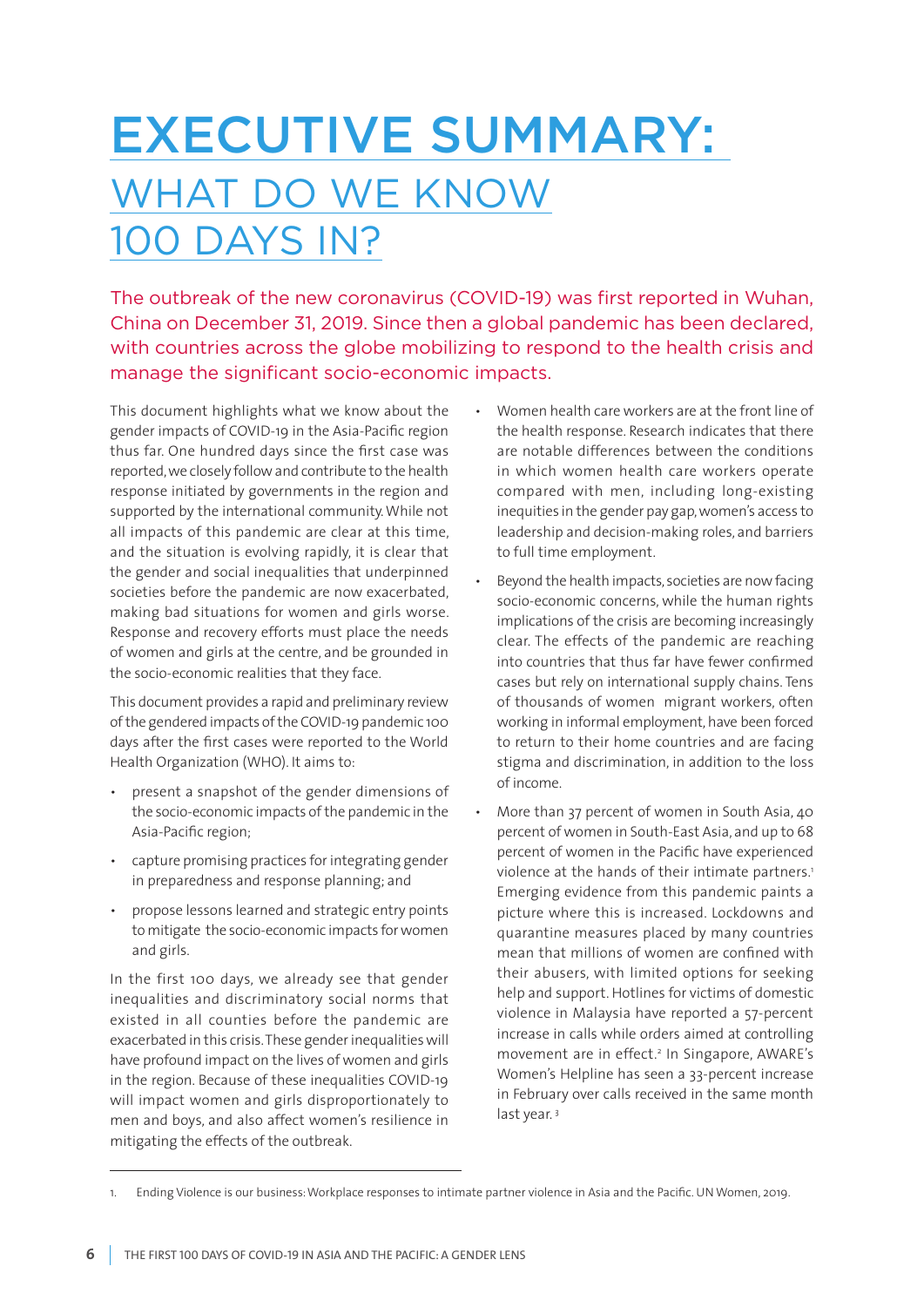- Women are overrepresented in the sectors and jobs which are hardest hit by COVID-19 – manufacturing, textile and garments, care services, hospitality and tourism – and in the most vulnerable types of employment with the least protection, such as workers in the informal employment, including the self-employed, domestic workers, daily wage workers and contributing family workers.
- The increased vulnerability of women in global supply chains – with the collapse of both the demand and supply sides - means that many women workers, including women migrant workers and those working in micro-, small, and mediumsized enterprises, have lost their livelihoods from one day to the next, without any safety nets, financial security or social protection to rely on.
- In Asia and the Pacific, the unequal distribution of unpaid care and domestic work between women and men is a major barrier to gender equality and women's empowerment. Women and girls spend more time than men and boys on unpaid care and domestic work, ranging from 1.7 times as much in New Zealand to 11 times in Pakistan.<sup>i</sup> Where health care systems are stretched by efforts to contain outbreaks, care responsibilities are frequently transferred onto women, who usually bear responsibility for caring for ill family members and the [elderly.ii](file://localhost/applewebdata/::5BDB0056-08E4-40BF-A641-738FD29AAAF6#_ftn2)

UN Women in Asia and the Pacific supports partners in driving responses that meet the immediate needs of women and girls while safeguarding and leveraging gains made on gender equality and women's empowerment, through policy advocacy and programming that incorporate gender-transformative approaches to recovery.

#### Immediate response

UN Women is providing gender analysis, data, and expertise to inform regional and national preparedness and response. It is also leveraging its coordination and convening roles for advocacy and accountability to women and girls in the response and mobilizing women's organizations to reach those left furthest behind with risk communication, and to ensure women have equal voice, leadership, and access to information. Our country offices are engaged in COVID preparedness

planning, including ensuring measures are in place for continued GBV service provision, as well as mobilizing women's organizations to influence and participate in response work.

#### **UN Women is taking the following measures to leverage coordinationandconvening roles for advocacy and accountability to women and girls in response to the COVID-19 crisis:**

- Co-leading the Asia-Pacific Issue-Based Coalition on Human Rights and Gender Equality with the UN Population Fund (UNFPA) and the Office of the United Nations High Commissioner for Human Rights, focusing on COVID-19 response and recovery.
- Leveraging the regional Gender in Humanitarian Action Working Group, co-chaired with the Office for the Coordination of Humanitarian Affairs and CARE, to advocate for accountability to women and girls throughout all actions taken in the context of COVID-19 and any further emergencies that emerge.
- At the regional level, jointly developing the following resources with agencies: the regional gender in humanitarian action working group [joint](https://asiapacific.unwomen.org/en/digital-library/publications/2020/03/the-covid-19-outbreak-and-gender#view) [Advocacy Brief on Gender and COVID](https://asiapacific.unwomen.org/en/digital-library/publications/2020/03/the-covid-19-outbreak-and-gender#view) (launched 10 March), which has been disseminated to regional humanitarian actors and translated for use in multiple regions; and an [inter-agency guidance](https://asiapacific.unwomen.org/en/digital-library/publications/2020/03/covid-19-how-to-include--marginalized-and-vulnerable-people) [note on including vulnerable and marginalized](https://asiapacific.unwomen.org/en/digital-library/publications/2020/03/covid-19-how-to-include--marginalized-and-vulnerable-people) [groups in risk communication and community](https://asiapacific.unwomen.org/en/digital-library/publications/2020/03/covid-19-how-to-include--marginalized-and-vulnerable-people) [engagement](https://asiapacific.unwomen.org/en/digital-library/publications/2020/03/covid-19-how-to-include--marginalized-and-vulnerable-people) (launched March 13), which has been rolled out globally.
- Using existing platforms with the private sector, convening virtual roundtables across the region to fast-track gender-sensitive business response and recovery to COVID-19, and gain commitment from business leaders to putting women's economic empowerment and resilience at the forefront in times of crisis.

#### Women, peace and security

The response to COVID-19 in many countries in Asia and the Pacific is escalating, with serious implications for peace and security, and for the rights of women and girls. The enactment of national emergency powers, introduction of military checkpoints and lockdowns, closed borders, and restrictions on citizens' movement

<sup>2.</sup> [Virus lockdown causing rise in domestic abuse, T](https://theaseanpost.com/article/virus-lockdown-causing-rise-domestic-abuse)he ASEAN Post, 30 March 2020; [MCO causes spurt in number of calls to](https://www.freemalaysiatoday.com/category/nation/2020/03/26/mco-causes-spurt-in-number-of-calls-to-helpline-for-kids-abused/)  [helpline for kids abused,](https://www.freemalaysiatoday.com/category/nation/2020/03/26/mco-causes-spurt-in-number-of-calls-to-helpline-for-kids-abused/) 26 March 2020.

<sup>3.</sup> Commentary: Isolated with your abuser? Why family violence seems to be on the rise during COVID-19 outbreak, CNA, 26 March 2020.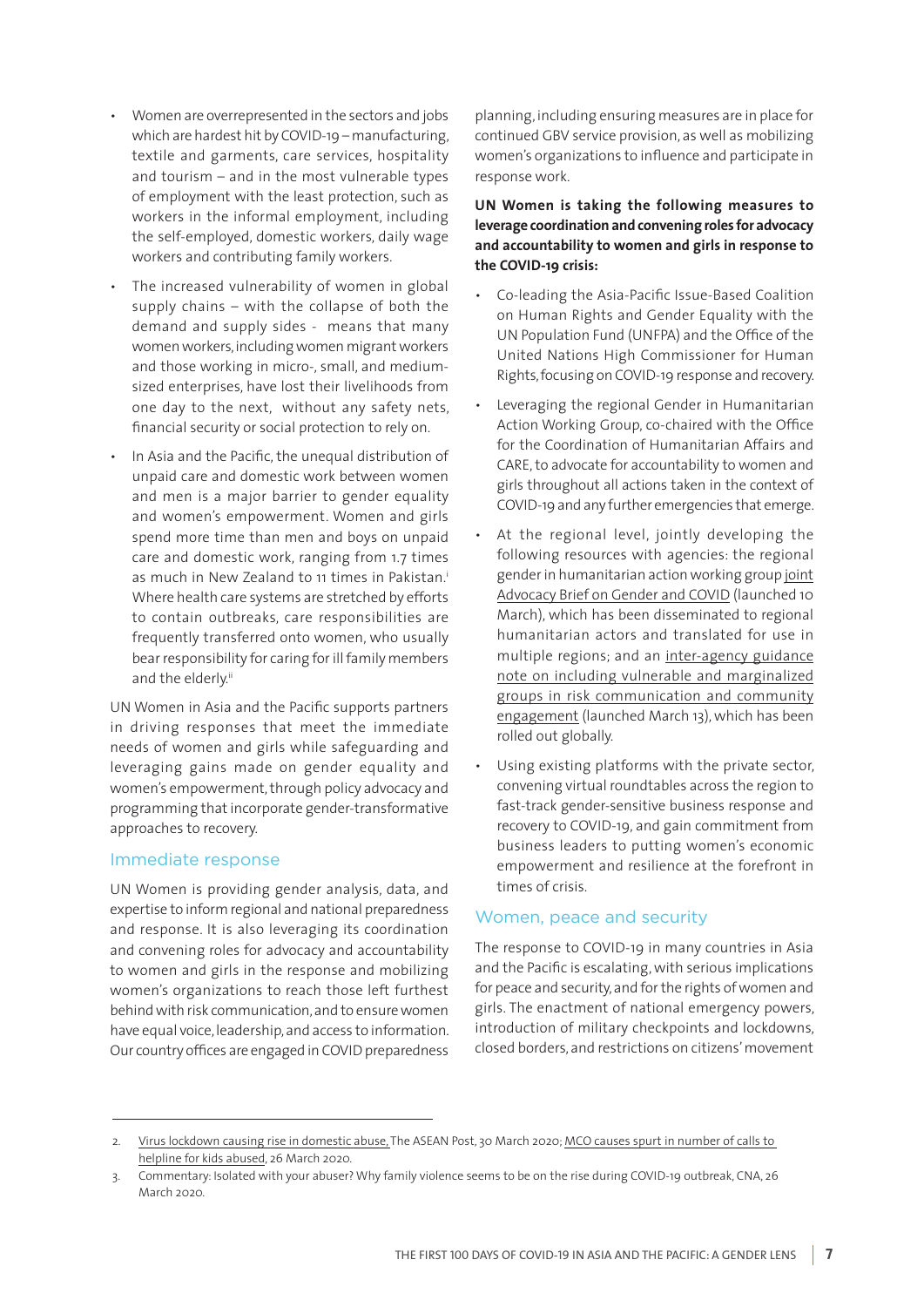#### **FIGURE 1 Highlights of UN Women's engagement in the response to date**

**1.**

**5.**

**3.**

**4.**

**12.**

**11.**

**2.**

**9.**

1. China: Launched a social media campaign, #AMessagetoHer #GenerationEquality, for International Women's Day reaching 28 million–32 million people in recognition of women's contributions to the COVID-19 response and the need to address concerns of women going forward.

6. Afghanistan: Launching nationwide campaign, Salam for Safety, that promotes images of strong Afghan women encouraging their fellow women and men to refrain from the usual greeting practices and embrace the traditional Afghan greeting of "Salam" as a powerful way of combatting the spread of COVID-19.

**7. 8.**

**6.**

7. Pakistan: In collaboration with the United Nations Population Fund (UNFPA), UN Women is coordinating the gender component the joint UN impact assessment to make visible the differential impacts of the pandemic on women.

8. Nepal: Convening diverse women's groups, such as the Women Friendly Disaster Management Group, to disseminate information on COVID-19 and jointly advocate for meeting needs of women and girls.

9. Bangladesh: Nationwide, forming a Gender Monitoring network consisting of women's NGOs and CBOs, GiHA Working Group and GBV Cluster member organizations to widely disseminate gender-focused information and monitor the situation of women. In Cox's Bazar, engaging Rohingya and Bangladeshi host community women networks and volunteers in awareness raising and consultation on COVID-19 through UN Women Gender Officers working with Camps-in-Charge and local women's rights organisations; providing critical case management and health services and hygiene kits for women and adolescent girls through Multi-Purpose Women Centres in camps.

2. Myanmar: Partnering with UNICEF and the World Bank to conduct a Rapid Impact Assessment on the socioeconomic impacts of COVID-19 on women.

3. Viet Nam: Partnering with UNICEF to support the Ministry of Labour, Invalids and Social Affairs to prepare materials on standards for expected conditions for protection of children and women in quarantine facilities.

4. Indonesia: in collaboration with Wahid Foundation, UN Women Indonesia adjusted its programme interventions (funded by UN Human Security Trust Fund as well as Regional Access to Justice Programme) in response to COVID-19 crisis by providing immediate support in the form of 'living cash grant' for women in the peace villages.

5. Thailand: UN Women together with ILO, UNICEF and IOM developed and shared with the Government the Technical Note: Protecting the most vulnerable from the impact of COVID-19 which sets out the policy options for addressing the knock-on shocks of the COVID-19 crisis as it unfolds.

10. Papua New Guinea: Supporting women market vendors to stay safe with key health and hygiene material, and leveraging ICT to reach women with key messages on COVID-19.

11. Philippines: Convened more than 100 leading advocates, changemakers and members of the public to discuss women's economic empowerment in the context of COVID-19

12. Timor-Leste: UN Women is providing technical assistance to line ministries to ensure the state of emergency declared incorporates gender and protection considerations, and convening a Gender and Protection Working Group in support of the government with UNICEF.

**10.**

13. Fiji: Supporting the government to maintain the critical function of markets in Fiji and keep vendors safe, and supporting national level gender-based violence in emergencies (GBViE) coordination with government and to provide technical and financial support to vertical GBV programmes along with sector specific GBV risk mitigation.

**13.**